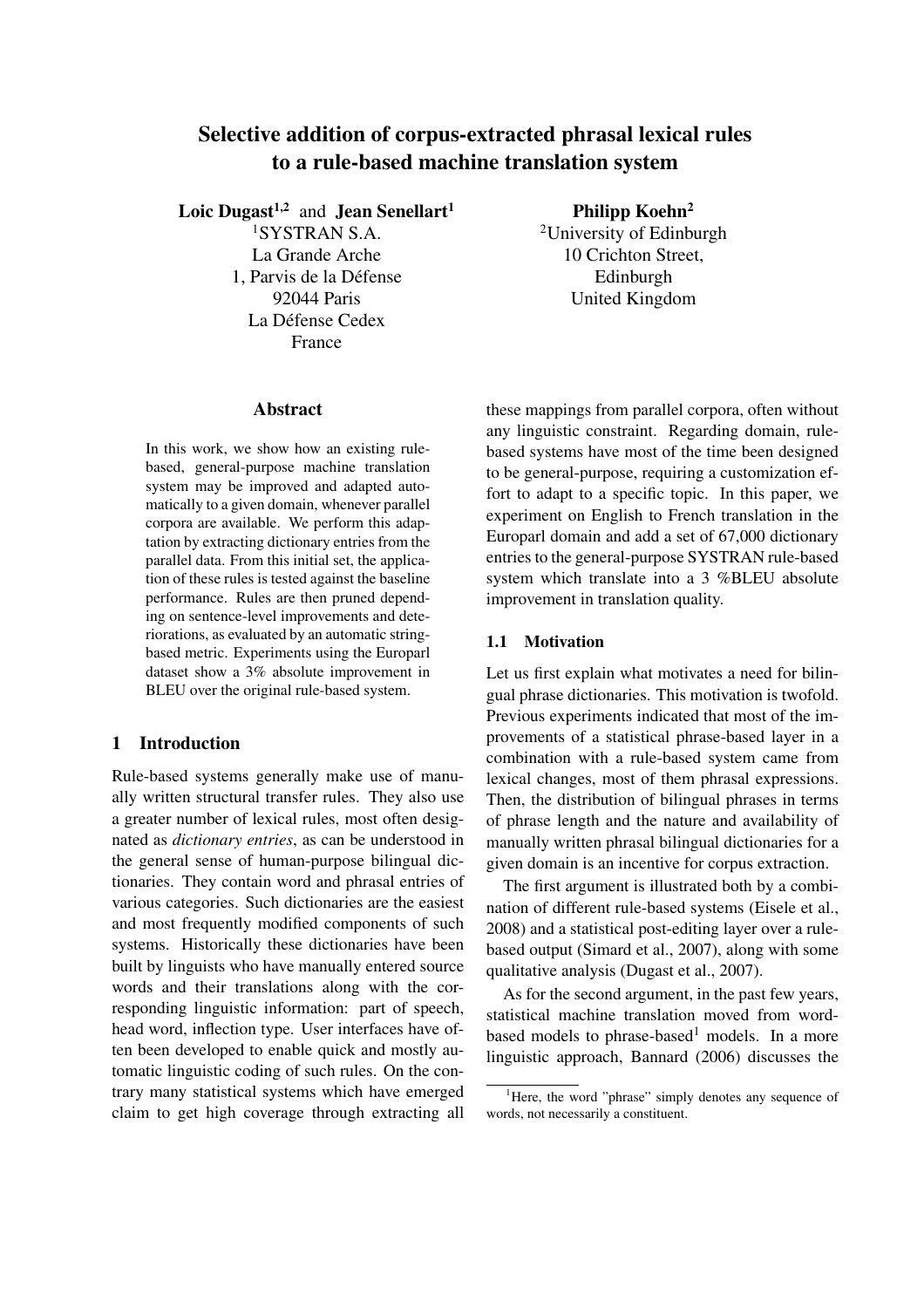|                | <b>English</b>   | French                        |
|----------------|------------------|-------------------------------|
|                | big park         | grand parc                    |
| 2              | private bank     | banque privée                 |
| $\overline{3}$ | left bank        | rive gauche                   |
| 4              | fig leaf         | feuille de vigne              |
| 5              | fraud scandal    | scandale en matière de fraude |
| 6              | freight traffic  | traffic de marchandises       |
| $\overline{7}$ | to let off steam | décompresser                  |

Table 1: Examples of phrasal entries

existence of a phrasal<sup>2</sup> lexicon and mentions syntactic fixedness and lack of compositionality as hints for its existence.

We see three main reasons to want to learn phrasal entries for the rule-based system. A first reason lies in the ability to capture local context to disambiguate the translation (as in examples 1-2 of Table 1). Then, there are phrases that cannot be translated word-for-word, such as examples 4 and 5. And finally, some strong collocations may reduce the syntactic ambiguity of the source sentence (examples 6 and 7). We however probably do not need entries such as *big park* in Table 1, for its translation into French is compositional, little ambiguous and the English phrase *big park* could be easily modified into *very big park*, *big natural park*.

## 1.2 Related work

Kupiec (1993) is among the first to describe a pipeline for extracting dictionaries of noun compounds. Koehn (2003) gives a thorough investigation of the topic of noun phrase translation and extraction of noun phrase lexicons in particular. As far as extraction is concerned, one variation between the different approaches lies in the choice of either extracting all monolingual terms to then find alignments or align chunks of raw text (typically, extract a phrase table) which is then filtered to keep only the syntactically meaningful ones. Daille (1994) and Kumano (1994) belong to the first category, while Itagaki (2007) belongs to the second category. Another variation is the choice of confidence measures to evaluate the quality of a candidate entry. As far as application of such dictionaries is concerned, Melamed (1997) uses mutual information as the ob-

jective function maximized during the learning process. Font Llitjos et al. (2007) describes a semiautomatic procedure to extract new dictionary entries in a rule-based system. This however deals with a small number of entries and necessitates a manual review. Itagaki (2007) presents a filtering method for candidate entries using a Gaussian Mixture Model classifier trained on human judgements of the quality of a dictionary entry, but does not provide evaluation of final translation quality. The closest work from what we describe in the present paper might be the one by Imamura (2003), in which examplebased pattern rules are filtered using an automatic evaluation of the final translation output. In the work presented here, we describe two independent training steps that first extract dictionary candidates and then automatically validate them directly within the RBMT system.

## 2 Dictionary extraction

### 2.1 Manual coding of entries

The SYSTRAN rule-based system provides a dictionary coding tool (Senellart et al., 2003) that allows the manual task of coding entries to be partially automated thanks to the use of monolingual dictionaries (Table 2), morphological guess rules and probabilistic context-free local grammars (Table 3). For example, the second rule illustrated in the latter table simply describes how an English noun phrase may be composed of a *adjective+noun* sequence. The general rule has a phrase to inherit inflection and semantic (we won't mention this aspect here, as it is of little significance) features from the headword. The coding tool also allows the user to fine-tune it by correcting the automatic coding and/or add more features. However, this remains a time-consuming task. Moreover, it is not easy for humans to select the best translation among a set of alternatives, let alone assign them probabilities.

### 2.2 Extraction from corpus

The extraction setup as depicted in Figure 1 starts from a parallel corpus dataset. A state of the art procedure is followed (word alignment using GIZA++ in both directions and use of heuristics to extract phrase pairs) to extract a phrase table.

Each phrase pair is then processed by the dic-

 $2$ This time, the word "phrase" is understood as a syntactic constituent.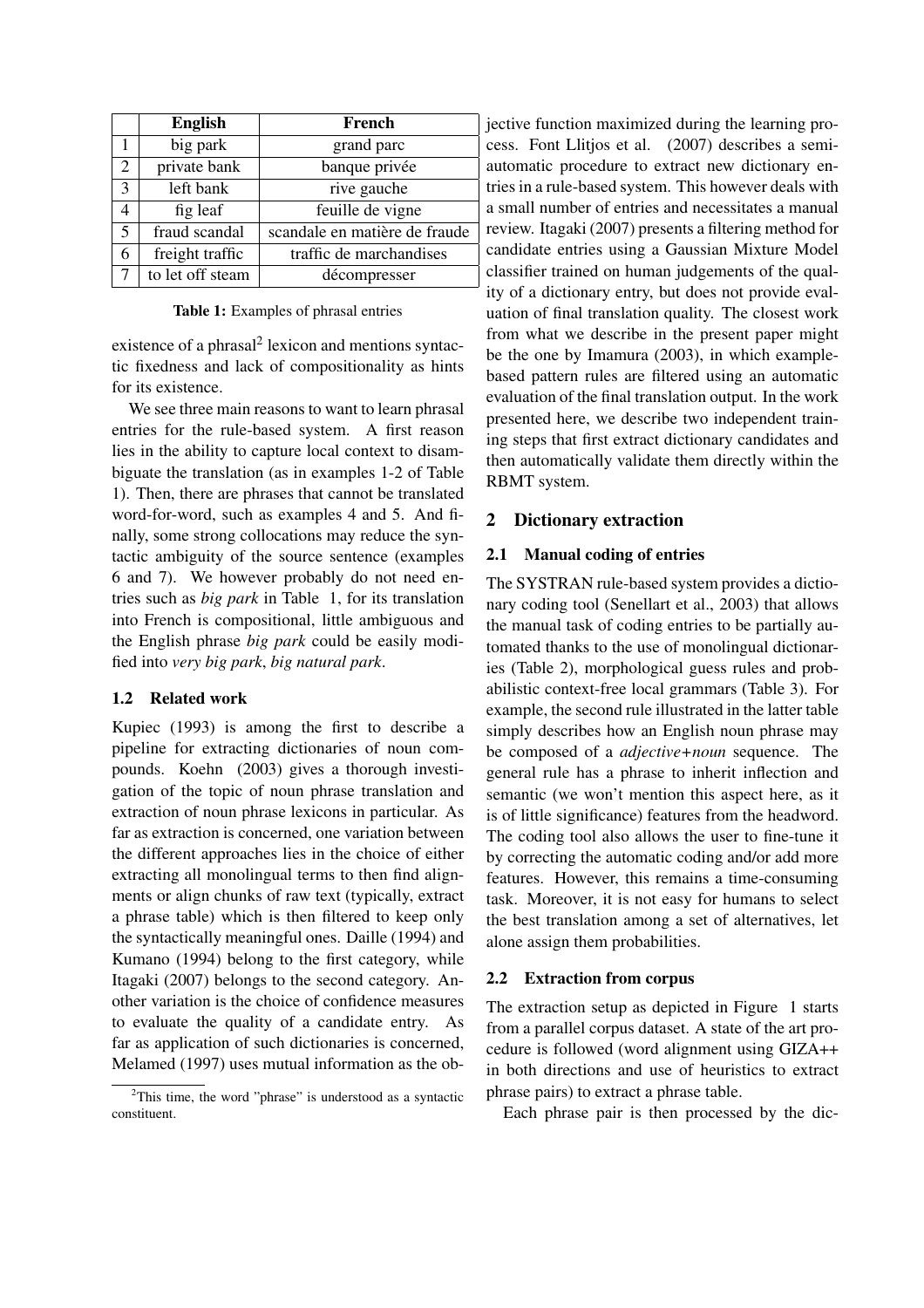| lemma      | part of speech | semantic tags                       | inflection code |
|------------|----------------|-------------------------------------|-----------------|
| baptismal  | $\mathsf{A}$   | $+EVENT+QUAL+RELA+RELIG$            | A15             |
| absorbance | N              | $+ABS+MS$                           | N <sub>1</sub>  |
| abound     |                | $+AN + PREPR = (WITH, IN) + UINT$   | V4              |
| abroad     | <b>ADV</b>     | $+ADVVB + AN + PL + RADVA + REMOTE$ | ADV             |

| rule                                                            | headword index   weight |     |
|-----------------------------------------------------------------|-------------------------|-----|
| $N_{+ZZC} \rightarrow < N >^0 < N : *1_{-ZZC} >^1$              |                         | 0.9 |
| $N_{+ZZC} \rightarrow < A >^0 < N : *1 >^1$                     |                         |     |
| $A_{+ZZC} \rightarrow < ADV > 0 < A > 1$                        |                         | 0.9 |
| $V \rightarrow < V : *1 >^0 < CONJ >^1 < V : *1_{-REALW} >^2 0$ |                         |     |
| $ADV \rightarrow ^0 < CONJ >^1 < ADV >^2$                       | (none)                  | 0.8 |

Table 2: Sample of the monolingual dictionary for English

**Table 3:** Sample of the monolingual grammar describing English phrases. Conventions:  $N=$ noun;A=adjective;ADV=adverb,V=verb;CONJ=conjunction;+zzc=constituent;+realw=inflected form

tionary coding engine. We restrict the extraction to entries for which the target syntactic category is identical with the source category. In that concern, Koehn (2003) evaluated for German-English that 98% of noun phrases could be translated as noun phrases. The extraction we perform is however not limited to noun phrases but also include verb, adjective and adverb phrases.

Some statistical features are attached to each phrase pair: frequency of the pair and lexical weights (Koehn et al., 2003) in both directions. As a bilingual entry may have various inflectional forms in the corpus, we then have to sum the lemma counts. Only then are the frequencies relevant to perform filtering on these entries. This will be used to retain only one translation per source phrase, either the most frequent or the best aligned (according to lexical weights) in the case of multiple highest frequency translations.

# 3 Use of the extracted dictionary within the rule-based system

After trying to extract the best and greatest part of all possible good entries (the syntactically relevant phrase pairs) from a parallel corpus, we now examine the issue of using them to improve translation within the rule-based system.

Let us first quickly present the translation flow of the SYSTRAN rule-based system we experiment with. Compound dictionaries are applied af-



Figure 1: Extraction pipeline: from parallel texts to bilingual dictionary

ter tokenisation. As a default, longest spanning rules match over shorter ones. Then the part-ofspeech disambiguation module selects the category whenever multiple rules of different categories may match. Finally, in this setup, only one translation per source is retained for a given category. Since the source words are matched thanks to a finite state automaton of all inflected forms of the dictionary entries, they are mapped to both their lemma and all the possible inflection attributes corresponding to the specific inflected form met in the source sentence. Analysis then uses this morphological tagging to produce a dependency structure. The last stage consists in creating a target language syntactic tree from the isomorphic target dependency tree.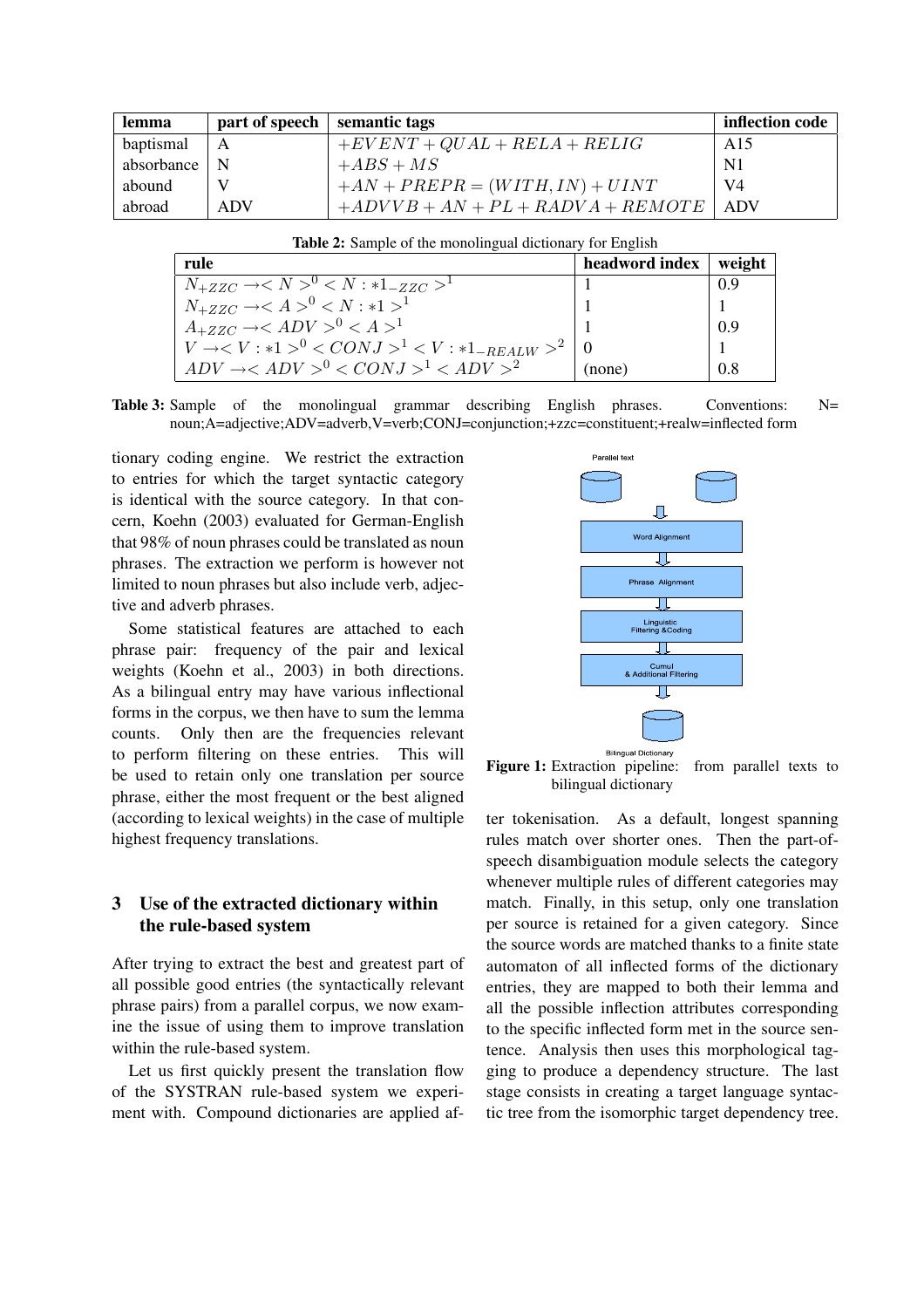

Figure 2: Examples of deterioration when adding phrasal rules

This synthesis stage may insert function words such as determiners and prepositions. It also generates the inflected form according to the target tree.

### 4 Validation of entries

The coding procedure, when applied to phrase pairs extracted from the corpus instead of manually entered entries, may generate rules that hurt translation quality. For instance, since the original rulebased system does not provide any means of exploring parsing ambiguities (a unique source analysis is produced by the rule-based parser) , newly added (contiguous) phrasal rules may disable original rules and/or hurt the dependency analysis.

Thus, such a verbal expression as *make good progress* that may have been correctly translated would then be mistranslated once the phrasal entry *good progress* is added to the rules' base. A noun phrase such as "rapid and sound progress" may also get mistranslated from adding *sound progress* as a contiguous noun phrase, as illustrated on figure 2.

Therefore the problem consists of building the optimal subset from the set of candidate entries, according to a translation evaluation metric (here, BLEU (Papineni et al., 2002)), while being constrained by the deterministic firing of these rules.

As an approximate (suboptimal) response to this problem, we test each extracted entry individually, starting from the lower n-grams to the longer (source) chunks, following Algorithm 1. For each sentence pair where the entry (of source span N) fires, the translation score (sentence level BLEU) when adding this rule is compared with the baseline translation. Rules showing only a single improved

| for $n=1$ to NgramMax do                          |
|---------------------------------------------------|
|                                                   |
| map all n-gram (length of the source phrase)      |
| entries to parallel sentences                     |
| translate training corpus with current dictionary |
| for each entry do                                 |
| translate all relevant sentences with current     |
| dictionary, plus this entry                       |
| compute BLEU scores without and with the          |
| entry                                             |
| end for                                           |
| Select entries with better/worse sentences ratio  |
| above threshold                                   |
| add these entries to current dictionary           |
| end for                                           |

sentence translation or a ratio of improved against regressed translations below a given threshold (arbitrarily set at 1.3) are pruned out. The remaining entries are added to the system; providing a new baseline for the next iteration where rules of source span N+1 will be tested. BLEU score measured on a held-out development set is expected to increase at each iteration of adding longer-spanning rules, and to stabilize for the longest spanning entries (here, 6 grams).

### 5 Evaluation and error analysis strategy

The goal of this work is to improve the translation quality by adding a large (at least, comparable with the scale of the existing manually created lexical resources) dictionary of word and compound entries. Consequently, we want to check first of all, the quality of the dictionary by itself. We then want to evaluate and qualify the effect of this dictionary when used within the translation engine.

#### 5.1 Evaluation of dictionary extraction

The criteria for an entry to be correct are as follows: both word sequences must be phrases of the coded category, the lemma and inflectional codes have to be correct and finally the target phrase must of course be a plausible translation of the source phrase.

We want to measure not only precision (the rate of good entries among the extracted set) but also recall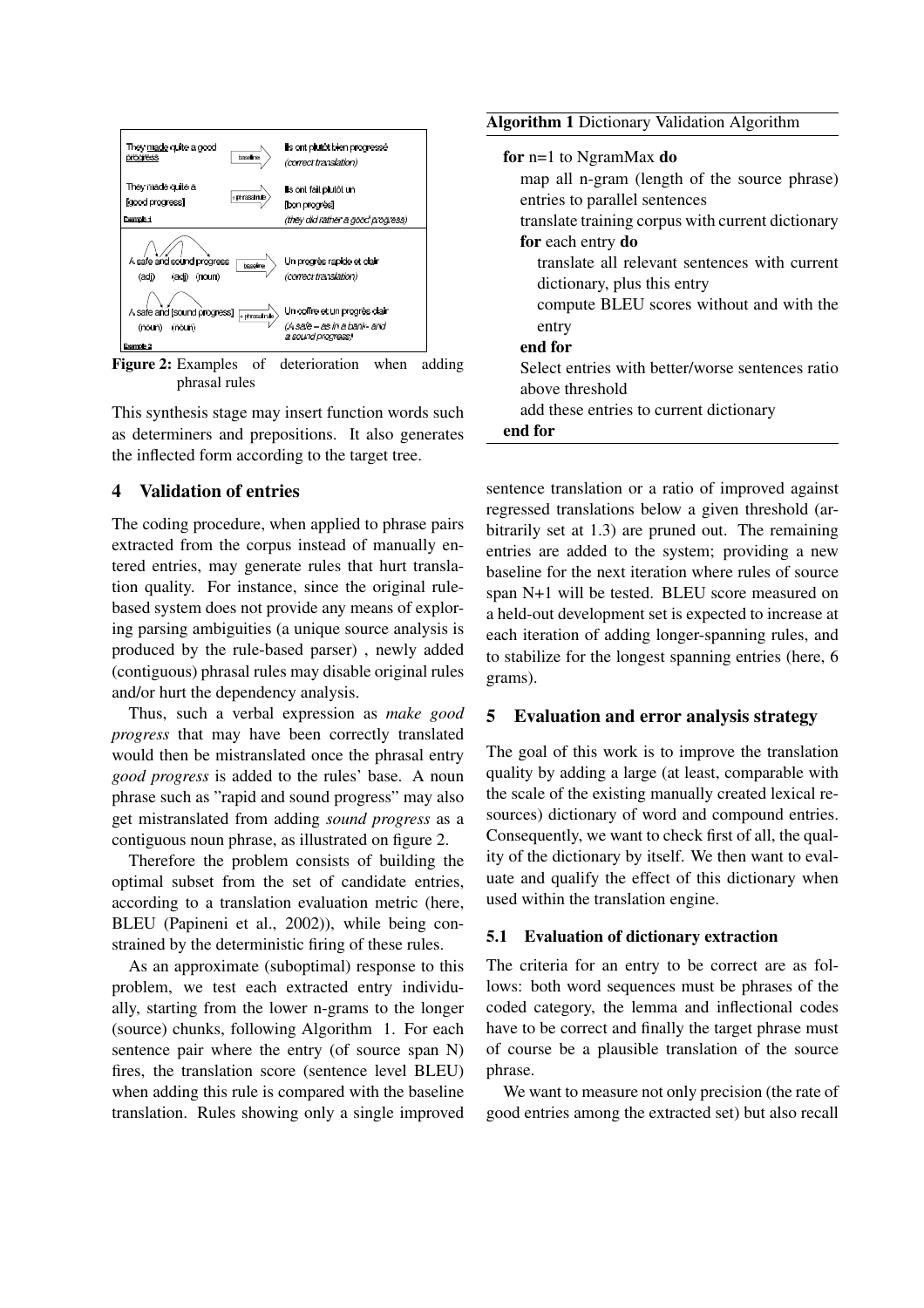(the rate of good extracted entries among the good extractable entries in the data). Recall especially matters since such a setup for automatic extraction of entries is motivated by its ability to alleviate the human burden of entering entries.

In order to avoid repetitive human evaluation for the various experiments we may run, we create an automatic metric for this purpose. A subset of 50 sentence pairs from the training corpus is randomly selected. This constitutes the Gold Standard training set. From this subset, human annotators are asked to extract and code all the relevant bilingual phrasal entries. Preexisting interfaces for Translation Memory review and dictionary coding are used for this purpose. This constitutes the Gold Standard dictionary.

In the training process, back pointers to the previous step allows to extract the subset relevant to the Gold Standard training set out of the total extracted dictionary. Precision, recall and consequently F-Measure can then be computed by comparing this extracted subset with the Gold Standard dictionary. This of course makes the assumption that all entries in the Gold Standard are good entries and all good entries we can possibly extract are contained in this Gold Standard dictionary.

In addition to evaluation, we also perform a manual error analysis on a random sample of a hundred dictionary entries. The main categories of errors are:

- alignment: one or both sides of the entry have been truncated
- syntactic category: a verb phrase has been wrongly parsed as a noun phrase, for example
- coding: lemmatisation or identification of the headword is wrong

### 5.2 Evaluation of translation

Given a certain quality of dictionary, we now face the question of how much translation quality benefits from these dictionaries. We evaluate translation quality with an automatic metric (Papineni et al., 2002) and human judgement. Although the BLEU metric has been shown to be unreliable (Callison-Burch et al., 2006) for comparing systems of so different architecture as rule-based and statistical systems, this does not discard its use for comparing two versions of a given system.

As far as human judgement is concerned, in accordance with the findings of recent evaluation campaigns (Callison-Burch et al., 2007), we choose to rely on a ranking of the overall quality of competing outputs. In addition to evaluation, we also perform a human error analysis on a random sample of a hundred sentences. This task consists of comparing the translation output when adding all the extracted rules with the baseline translation and trying to identify reasons for possible deteriorations or improvements.

### 6 Experiments and results

We describe here experiments for both the dictionary extraction and the translation aspects.

### 6.1 Dictionary extraction

Our basic dictionary extraction configuration follows the pipeline described above. All phrases up to a length of 6 tokens are kept. Source phrases of different parts of speech are treated separately. Only the most frequent translation for each source phrase is kept. If ties, the best aligned translation (according to the IBM1 word based model score) is chosen.

The Europarl parallel corpora for English-French is used for training and validating. The progress of translation quality as rules are added is evaluated on the held-out *devtest2006* corpus, while final evaluation is done on the *test2008* test set.

Precision, recall and F1 measure obtained for dictionary extraction are displayed in Table 4. We are aware that precision may be underestimated, because the human annotator may have forgotten entries, and recall may be overestimated for the same reason. We however use it to compare setups: here, without or with the use of part-of-speech tagging (obtained from the baseline translation engine). We also evaluated the precision of the extracted entries, still before any pruning, for each syntactic category by manual judgement on a random sample (Table 5). The 64% precision for noun phrases when using the part-of-speech tags is similar to the result obtained by Itagaki (2007) before filtering.

Retaining only one translation per source phrase for a given category, we extracted approximately one million entries in both setups.The two most important sources of extraction error are word align-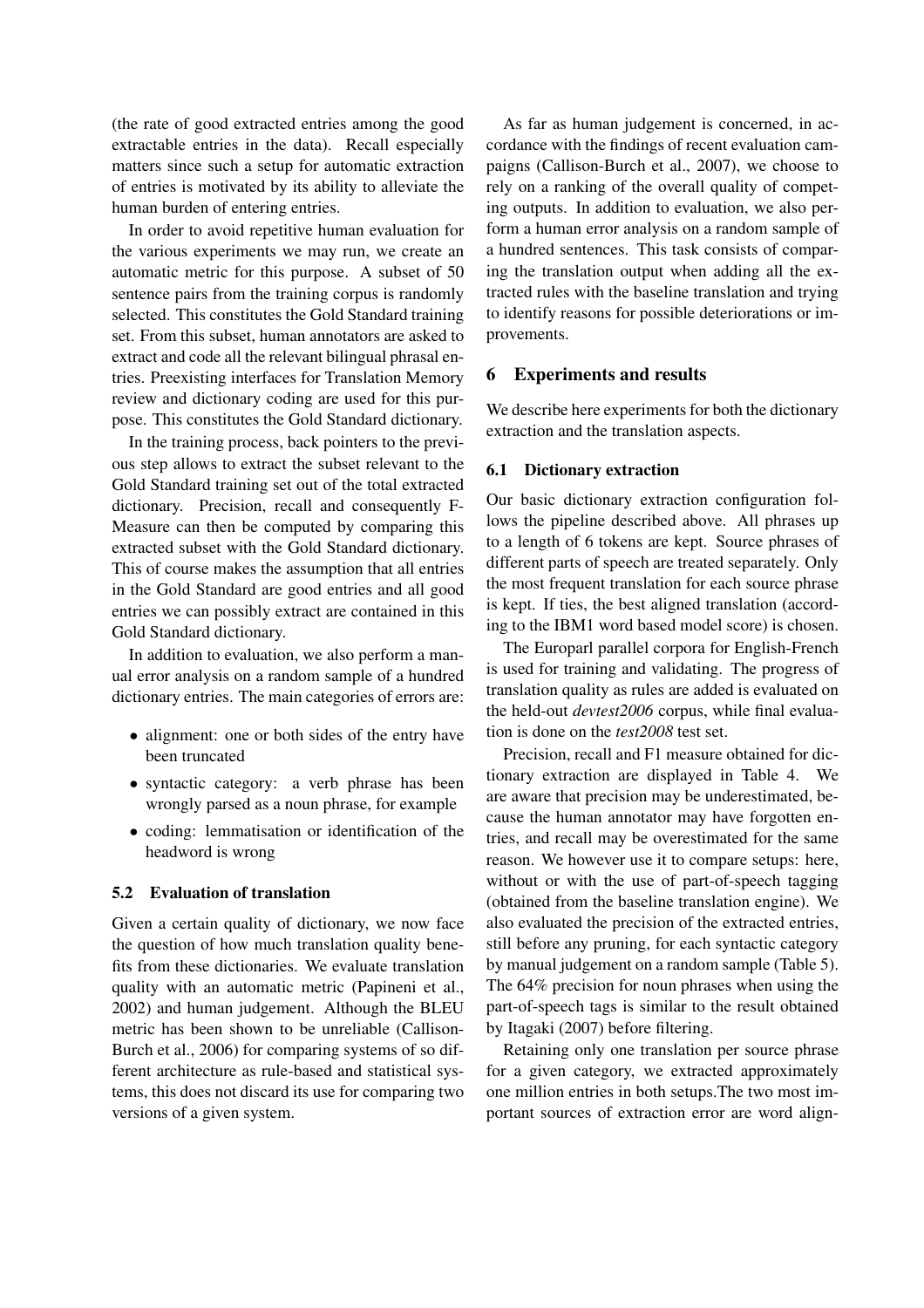| <b>Setup</b>        | <b>Precision</b> | Recall | F1   |
|---------------------|------------------|--------|------|
| baseline            | 32%              | 65%    | 41%  |
| $+$ p.o.s.          | 46%              | 49%    | 45%  |
| +validation         | 52%              | n.a.   | n.a. |
| + p.o.s.+validation | 71%              | n.a.   | n.a. |

Table 4: Automatic Evaluation of dictionary extraction w.r.t. the Gold Standard

| % correct phrases in category | baseline | $+$ p.o.s. |
|-------------------------------|----------|------------|
| noun                          | 56       | 64         |
| verb                          | 52       | 64         |
| adjective                     | 38       | 38         |
| adverb                        | 36       | 38         |

Table 5: Human Evaluation of dictionary extraction (most frequent meaning only)

ment (35%) and category (45%). The remaining 20% come from coding errors (wrong headword or lemma). The first one comes from GIZA misalignments which may lead to a truncated source or target sequence. The "Category" error type occurs when both segments are aligned and were both identified as phrases of a given category, but are actually truncated parts of a larger bilingual unit, or occasionally when this could have been coded with a different category. Entry #2 of Table 6 for example should in reality be "development *in connection with* the Millenium Goals"-"développement *dans le cadre des* objectifs du Millénaire". The other two remaining types of errors involve linguistic coding. The identification of headword ic crucial because, as a default rule, the entry will inherit its properties from it. Also, only this headword and its identified modifiers in the source phrase will be inflected. This consequently matters for the sake of coverage of inflected source phrases. It also impacts the target side for the sake of generating the correct inflected target phrase.

| #                             | Err. type | <b>English</b>           | French                   |
|-------------------------------|-----------|--------------------------|--------------------------|
|                               | Align.    | <i>correction</i> in the | des<br>correction        |
|                               |           | stock                    | bourses                  |
| $\mathfrak{D}_{\mathfrak{p}}$ | Cat.      | in<br>development        | développement            |
|                               |           | connection               | dans le cadre            |
| 3                             | Headword  | controlling              | <i>contrôle</i> des flux |
|                               |           | migration flow           | migratoires              |
| 4                             | Lemma     | hand of the na-          | des<br>main<br>au-       |
|                               |           | tional authorities       | torités nationale        |

Table 6: Examples of extraction errors (headword is emphasised)

| Type of error                                | errors |
|----------------------------------------------|--------|
| <b>Syntactic Ambiguity</b>                   |        |
| (category)                                   | 19%    |
| Syntactic Ambiguity (other)                  | 21%    |
| Wrong Translation (bad dictionary entry)     | 16%    |
| Wrong Translation (inappropriate translation | 9%     |
| in context)                                  |        |
| <b>Interaction With Other Rules</b>          | 28%    |

Table 7: Translation deterioration Analysis on System2, original rule based system with all extracted rules

| <b>System</b> | $\%$ BLEU | improved | worsened | equal |
|---------------|-----------|----------|----------|-------|
|               | 24.2      | n.a.     | n.a.     | n.a.  |
| S2            | 21.4      | 20%      | 69%      | 12%   |
| S3            | 27.1      | 64%      | 22%      | 14%   |

Table 8: Automatic evaluation of translation quality and human evaluation of deterioration. NIST bleu on the test2008 dataset (realcased, untokenised output). B=baseline; S2=baseline+all rules; S3=baseline+selected rules

#### 6.2 Application of extracted dictionaries

The baseline system consists in the current rulebased system. System #2 consists in adding the extracted dictionary before validation, while the third system uses only validated rules.

Table 7 shows the most frequent causes of deterioration when adding all the rules. Only a part of the causes for deteriorations is due to extracted dictionary entries that would be manually judged incorrect. The other reasons of decreasing translation quality have to deal with either part-of-speech ambiguity, regressive interaction with the dependency analysis, and the lack of a mechanism for translation choice or interaction with the existing set of rules.

Figure 3 shows that the metric-based filtering of entries manages to improve the overall translation quality. It appears that the use of part of speech tagging did not improve the final BLEU score. This might be due to the combination of the lower re-

| Category  | Eng.             | Fr.          | <b>Status</b> |
|-----------|------------------|--------------|---------------|
| AdjP      | <b>Mrs</b>       | cher         | discarded     |
| NP        | member           | Etat         | discarded     |
| <b>VP</b> | to have to be    | devoir être  | discarded     |
| NP        | NGO              | ONG          | retained      |
| AdvP      | in the past      | par le passé | retained      |
| <b>VP</b> | to be about time | être temps   | retained      |

Table 9: Examples of discarded/retained entries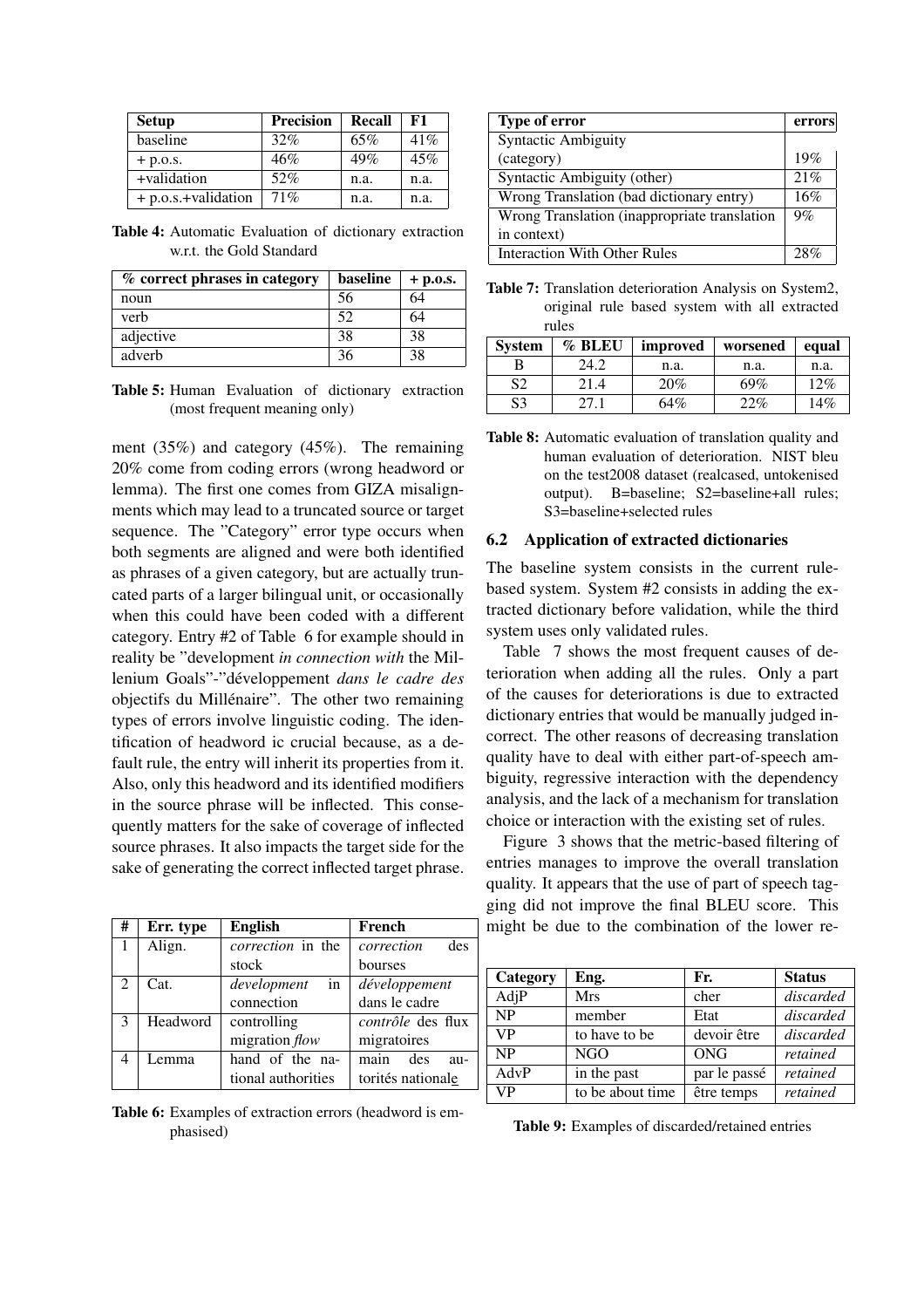| Source              | Allow me also to say <i>at this point</i> that I have a great deal of respect for the citizens <i>of the central</i> |
|---------------------|----------------------------------------------------------------------------------------------------------------------|
|                     | and eastern European countries who, ten years ago, had the courage to go into the streets and start                  |
|                     | this process.                                                                                                        |
| Reference           | Mais qu'il me soit également permis de dire mon respect pour les citoyens des pays d'Europe cen-                     |
|                     | trale et orientale qui eurent le courage, il y a dix ans, de descendre dans la rue et qui ont contribué à            |
|                     | mettre en branle ce processus.                                                                                       |
| <b>Baseline</b>     | Permettez-moi également de dire en ce moment que j'ai beaucoup de respect pour les citoyens du                       |
|                     | central et oriental - les pays européens qui, il y a dix ans, ont eu le courage d'entrer dans les rues et            |
|                     | de commencer ce processus.                                                                                           |
| System <sub>3</sub> | Permettez-moi également de dire à ce stade que j'ai beaucoup de respect pour les citoyens des pays                   |
|                     | d'Europe centrale et orientale qui, il y a dix ans, ont eu le courage d'entrer dans les rues et de                   |
|                     | commencer ce processus.                                                                                              |
| Source              | Clearly, the basic objective of the plan is to stem migration towards the Member States of the Euro-                 |
|                     | pean Union and repatriate illegal immigrants living in the Union.                                                    |
| Reference           | Il est évident que le but principal de ce plan est de juguler l'émigration vers les pays de l'Union                  |
|                     | européenne, ainsi que de rapatrier des personnes qui vivent illégalement dans l'Union.                               |
| <b>Baseline</b>     | Clairement, l'objectif de base du plan est <i>de refouler la</i> migration vers les <i>Etats</i> membres de l'Union  |
|                     | européenne et <i>de rapatrier</i> des immigrants illégaux vivant dans l'union.                                       |
| System <sub>3</sub> | Clairement, l'objectif de base du plan est à endiguer migration vers les États membres de l'Union                    |
|                     | européenne et <i>rapatrie</i> des immigrants illégaux vivant dans l'union.                                           |

Table 10: Examples of improved/regressed translations

call (for a higher precision though) and the ability of the validation process to get rid of a higher number of bad entries in the other extracted set. Only 67k entries are finally retained at the end of this process. This compares to the pre-existing dictionary of around 150,000 word entries and a similarly sized phrase dictionary.

Table 8 presents both BLEU scores and human evaluation of improvement or deterioration as compared with the baseline, non augmented system, for both augmented systems. When translating the 2000 sentences test set with the setup using the pruned set of entries, 3519 extracted entries were used (3486 unique), covering 12% of the source tokens. Table 9 illustrates discarded and retained entries while Table 10 shows two samples of compared translations.

# 7 Discussion

We showed that dictionary extraction could be made efficient in improving and customizing a linguistic rule-based system to a specific domain. We described the extraction process and defined an evaluation metric for the quality of dictionary extraction. Error analysis on the addition of the extracted rules to the existing, general-purpose system highlighted the various reasons for an inefficient or even damaging application of these new rules. We proposed an automatic, metric-based general solution to select a subset of the extracted rules that would ensure a final improved translation quality. Results on the Europarl domain show an approximately 3 % absolute increase in BLEU.

There are margins of progress in both steps of the process. As far as rule extraction is concerned, we may want to try to learn mappings of treelets of the source dependency analysis to target dependency treelets, instead of the sole contiguous phrasal rules (Quirk et al., 2005). The validation process could be improved by replacing arbitrary decisions such as the cut-off threshold and the minimum frequency of validations of a rule by an optimizing step on a small held-out tuning set. Overfitting could be better dealt with than with the sole discarding of singleton entries.

Finally, we recall that alternative translations have been discarded here. This may prevent from validating good novel translations because of the dispersion of the translation of a given source phrase. We would hope also to make the best out of the new extracted rules by decoding among local alternative translations. We intend to address these issues in future work.

# References

Colin Bannard. 2006. *Acquiring Phrasal Lexicons from Corpora*. Ph.D. thesis, School of Informatics, Univer